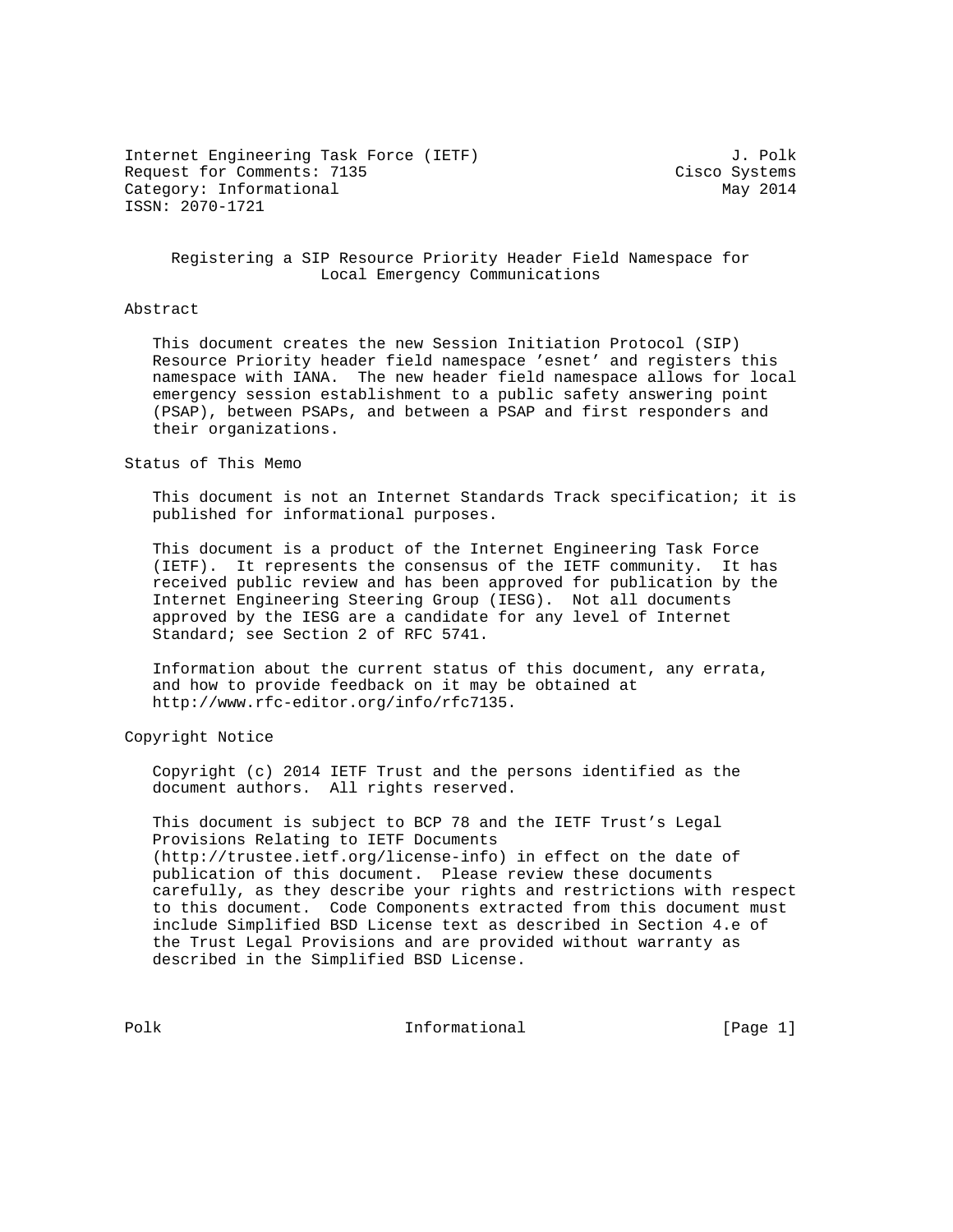Table of Contents

| 2. Rules of Usage of the Resource Priority Header Field 4 |  |
|-----------------------------------------------------------|--|
| 3. "esnet" Namespace Definition 6                         |  |
| 3.1. Namespace Definition Rules and Guidelines 6          |  |
| 3.2. The 'esnet' Namespace 6                              |  |
|                                                           |  |
| 4.1. IANA Resource-Priority Namespace Registration 7      |  |
| 4.2. IANA Priority-Value Registrations 7                  |  |
| 5. Security Considerations 8                              |  |
|                                                           |  |
|                                                           |  |

## 1. Introduction

 This document creates the new Session Initiation Protocol (SIP) Resource Priority header (RPH) field namespace 'esnet' for local emergency usage and registers this namespace with IANA. The SIP Resource-Priority header field is defined in RFC 4412 [RFC4412]. The new 'esnet' namespace is to be used for inbound calls towards a public safety answering point (PSAP), between PSAPs, and between a PSAP and first responders or their organizations within managed IP networks. This namespace is not for use on the open public Internet because it can be trivially forged.

 Adding an RPH with the 'esnet' namespace can be differentiated from the marking of an emergency call using a service URN as defined in [RFC5031] in that the RPH specifically requests preferential treatment in networks that honor it, while the marking merely identifies an emergency call without necessarily affecting resources allocated to it. It is appropriate to use both where applicable. RPH with 'esnet' may also be used within public safety networks for SIP sessions that are not emergency calls and thus not marked per RFC 5031.

 This new namespace is included in SIP requests to provide an explicit priority indication within controlled environments, such as an IP Multimedia Subsystem (IMS) infrastructure or Emergency Services network (ESInet) where misuse can be reduced to an acceptable level because these types of networks have controls in place. The function facilitates differing treatment of emergency SIP requests according to local policy, or more likely, a contractual agreement between the network organizations. This indication is used solely to differentiate certain SIP requests, transactions, or dialogs from other SIP requests, transactions, or dialogs that do not have the need for priority treatment. If there are differing, yet still understandable and valid Resource-Priority header values in separate

Polk **Informational Informational** [Page 2]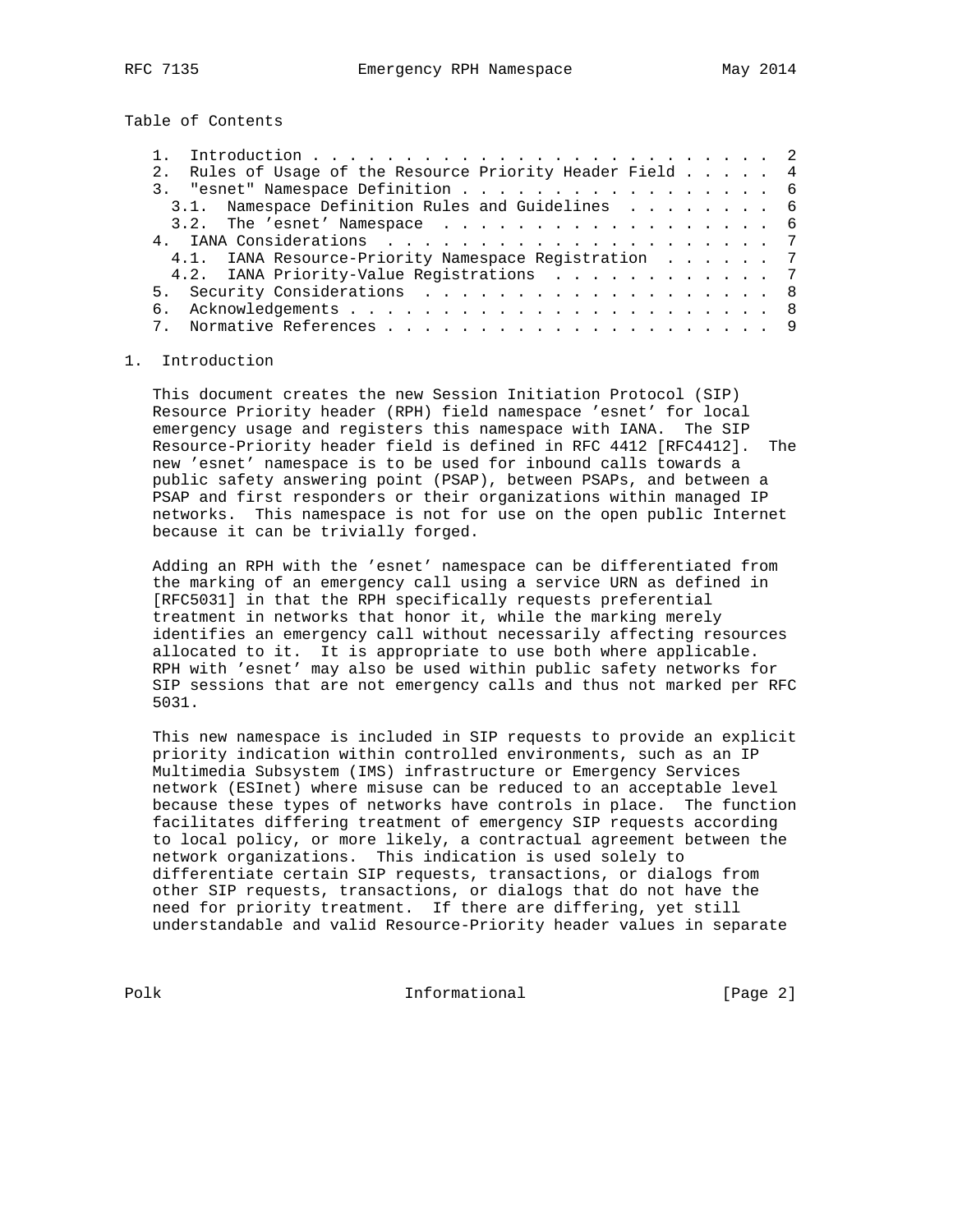SIP requests, then this indication can be used by local policy to determine which SIP request, transaction, or dialog receives which treatment (likely better or worse than another).

 Application Service Providers (ASPs) that are securely connected to an ESInet may have sufficient controls policing the header, and a trust relationship with the entities inside the ESInet. SIP requests from such ASPs could make use of this 'esnet' namespace for appropriate treatment when requests are passed from the ASP to the ESInet.

 The 'esnet' namespace may also be used on calls from a PSAP or other public safety agency on an ESInet towards a private or public network, ASP or User Agent ("call back") when priority is needed. Again, the request for priority is not for use on the public Internet due to the ease of forging the header.

 This document merely creates the namespace, per the rules within [RFC4412] as updated by [RFC7134], which necessitates that new RPH namespaces and their relative priority-value order be IETF reviewed before being registered with IANA.

 There is the possibility that within emergency services networks, Multilevel Precedence and Preemption (MLPP)-like behavior can be achieved (likely without the 'preemption' part), provided the local policy supports enabling this function. For example, calls placed between law enforcement agents could be marked similarly to MLPP systems used by military networks, and some of those calls could be handled with higher priority than an emergency call from an ordinary user. Therefore, the 'esnet' namespace is given five priority-levels instead of just one. This document does not define MLPP-like SIP signaling for emergency calls like those using emergency service numbers (such as 911, 112, and 999), but it is not prevented either.

 Within the ESInet, there will be emergency calls requiring different treatments, according to the type of call. Does a citizen's call to a PSAP require the same, a higher, or a lower relative priority than a PSAP's call to a police department or the police chief? What about either relative to a call from within the ESInet to a national government's department responsible for public safety, disaster relief, national security/defense, etc.? For these additional reasons, the 'esnet' namespace has multiple priority levels.

 This document does not define any of these behaviors, outside of reminding readers that the rules of RFC 4412 apply - though examples of usage are included for completeness. This document registers the 'esnet' RPH namespace with IANA for use within any emergency services networks, not just of those from citizens to PSAPs.

Polk **Informational** [Page 3]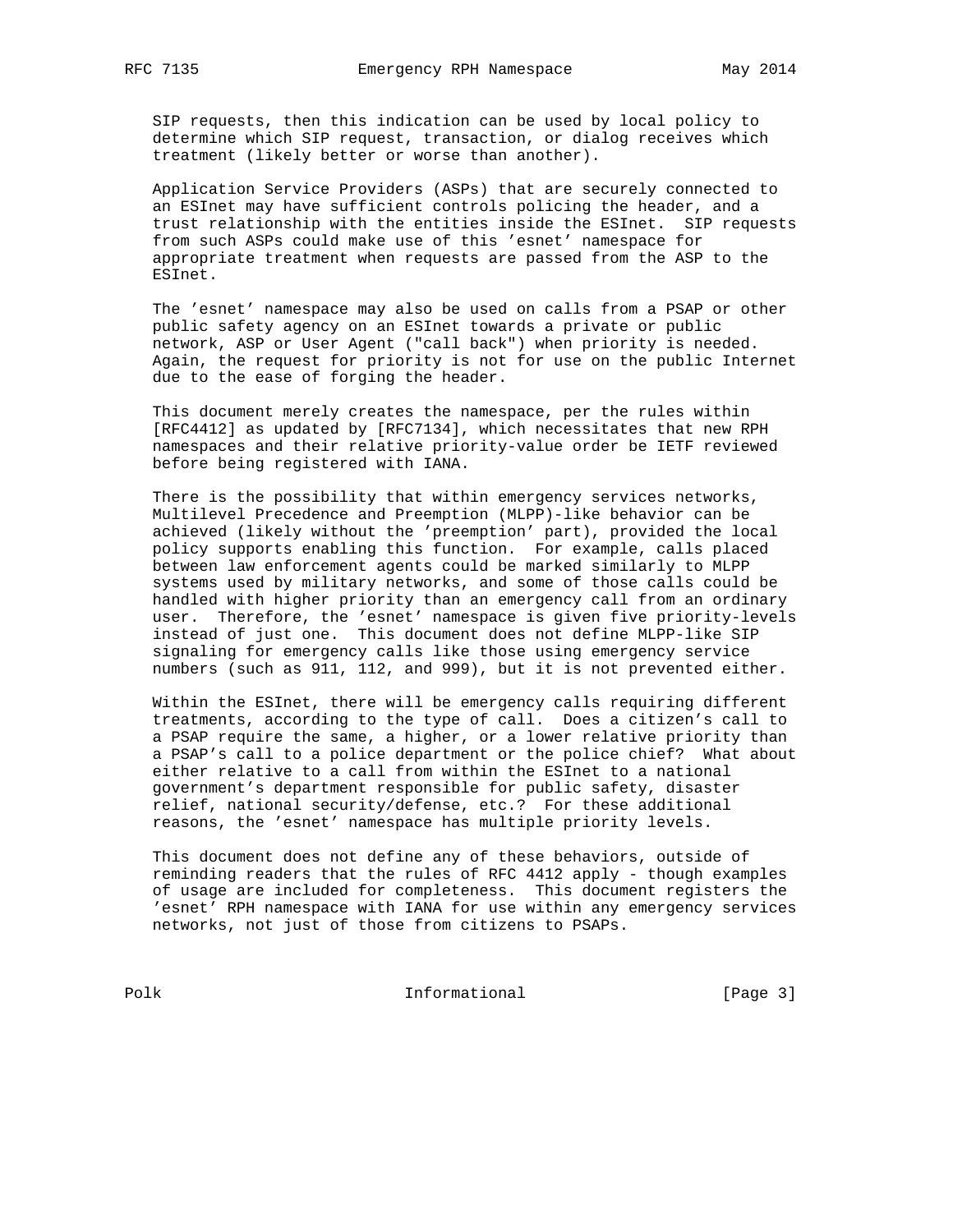The key words "MUST", "MUST NOT", "REQUIRED", "SHALL", "SHALL NOT", "SHOULD", "SHOULD NOT", "RECOMMENDED", "MAY", and "OPTIONAL" in this document are to be interpreted as described in [RFC2119].

2. Rules of Usage of the Resource Priority Header field

 This document retains the behaviors of the SIP Resource Priority header field, defined in [RFC4412], when choosing between the treatment options surrounding this new 'esnet' namespace. Given the environment this is to be used within (i.e., within an ESInet), the usage of the 'esnet' namespace does not have a 'normal' or routine call level; that is left for local jurisdictions to define within their respective parts of the ESInet, which could be islands of local administration.

 The 'esnet' namespace MUST only be used where at least one end of the signaling, setting aside the placement of B2BUAs (Back-to-Back User Agents), is within a local emergency organization. In other words, if either the originating human caller's User Agent (UA) or the destination human callee's UA is part of the local emergency organization, this is a valid use of 'esnet'.

 The 'esnet' namespace has 5 priority-values, in a specified relative priority order, and is registered as a queue-based namespace in compliance with [RFC4412]. SIP entities that support preemption treatment (see Section 5 of [RFC4412]) can be configured according to local policy. Display names for the 'esnet' values displayed can likewise be set according to local policy.

Polk **Informational** [Page 4]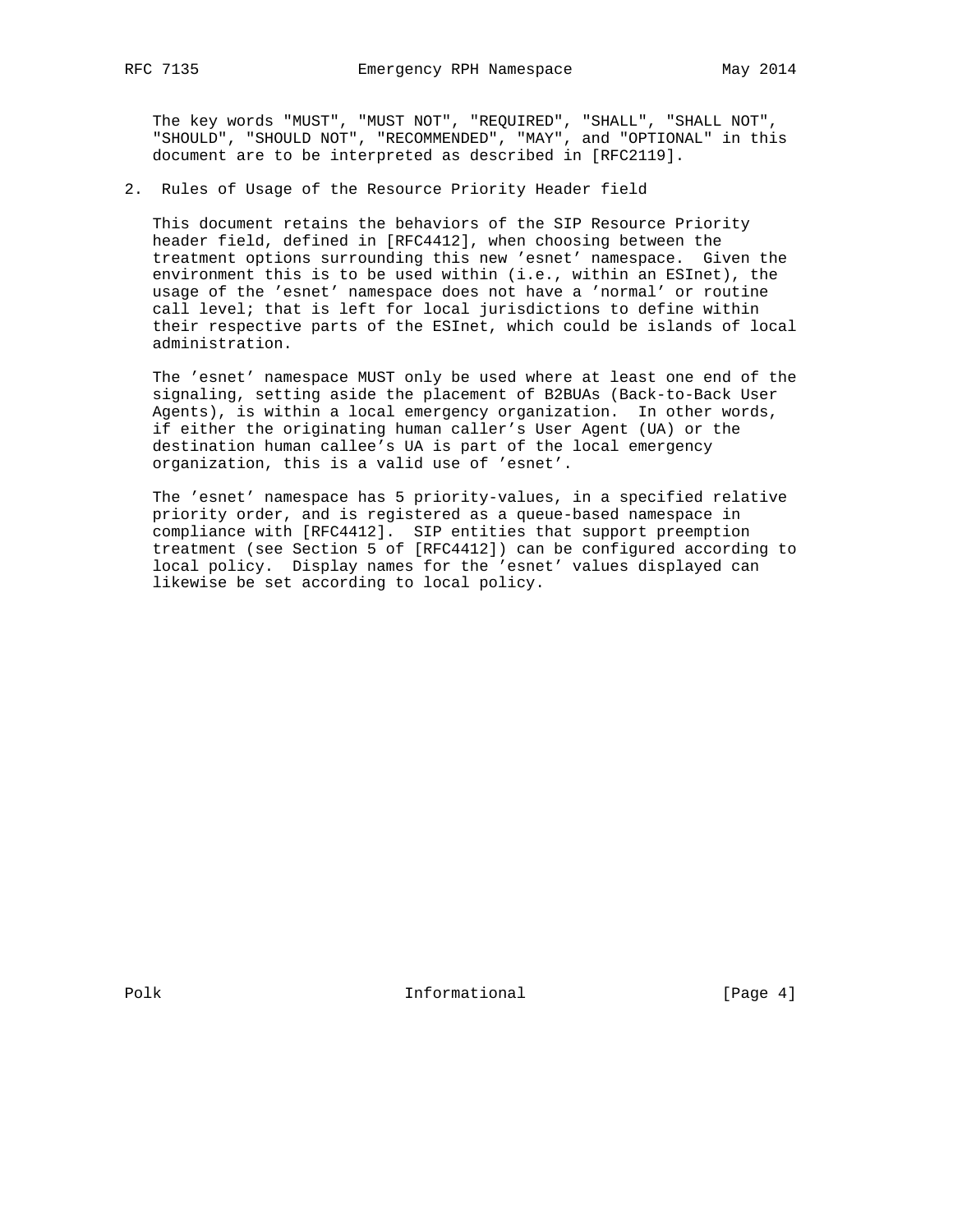The following network diagram provides one example of local policy choices when using the 'esnet' namespace:



A Possible Network Architecture Using the 'esnet' Namespace

 In the figure, the 'esnet' namespace is used within the ESInet on the right side of the diagram. How it is specifically utilized is out of scope for this document and is left to local jurisdictions to define. Whether preemption is implemented in the ESInet and the values displayed to the ESInet users is likewise out of scope. Adjacent ASPs to the ESInet may have a trust relationship that includes allowing this/these neighboring ASP(s) to use the 'esnet' namespace

Polk **Informational** [Page 5]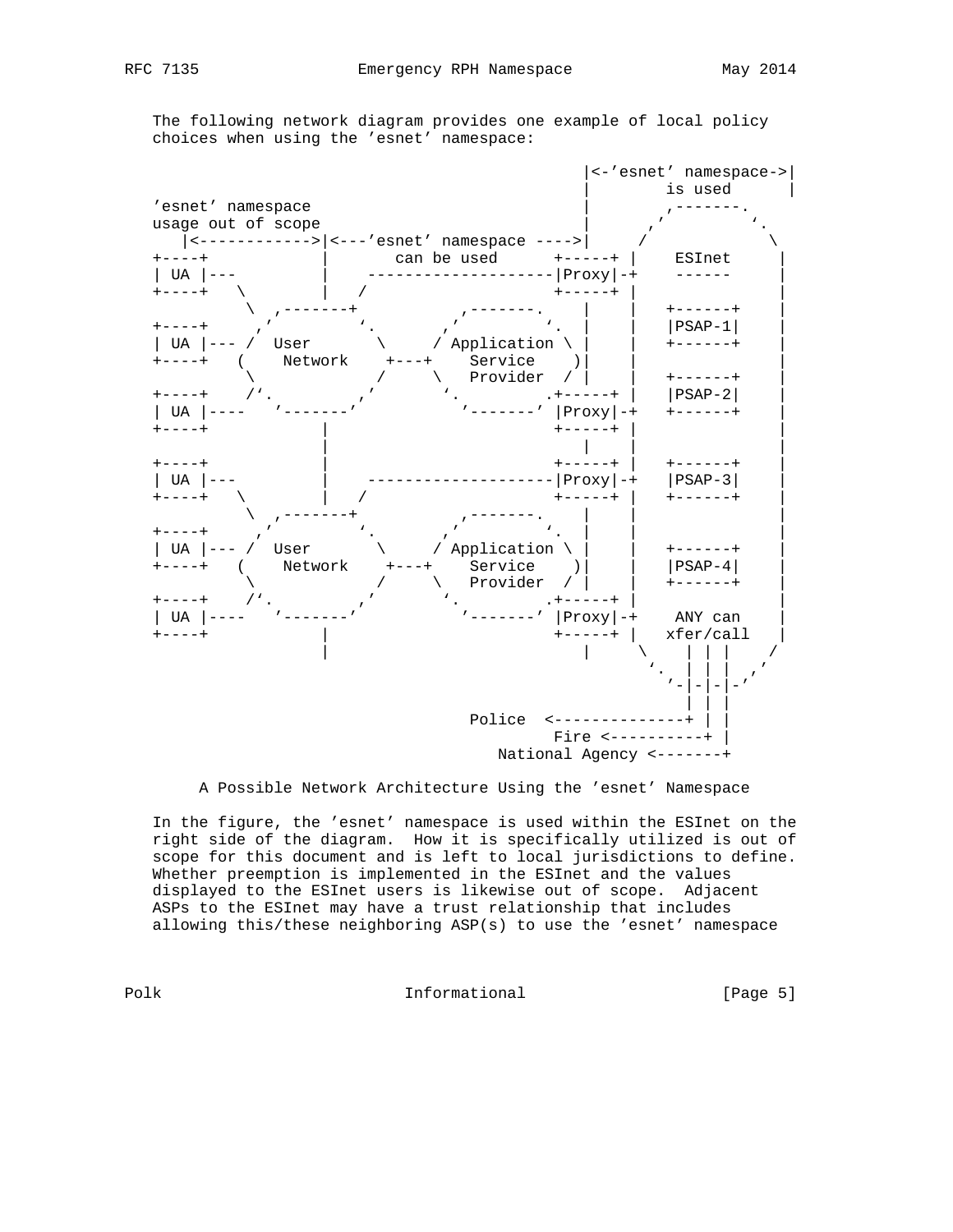to differentiate SIP requests and dialogs within the ASP's network. The exact mapping between the internal and external sides of the edge proxy at the ESInet boundaries is out of the scope of this document.

3. "esnet" Namespace Definition

 The 'esnet' namespace is not generic for all emergencies because there are a lot of different kinds of emergencies, some on a military scale ([RFC4412] defines 3 of these), some on a national scale ([RFC4412] defines 2 of these), and some on an international scale. Each type of emergency can also have its own namespace(s); although there are many defined for other uses, more are possible -- so using the public emergency service number (such as 911, 112, or 999) to call for police officers, firefighters, or emergency medical technicians (etc.) does not have a monopoly on the word "emergency".

 The namespace 'esnet' has been chosen, roughly to stand for "Emergency Services NETwork", for a citizen's call for help from a public authority type of organization. This namespace will also be used for communications between emergency authorities, and it MAY be used by emergency authorities to call public citizens. An example of the latter is a PSAP operator calling back someone who previously called an emergency service number (such as 911, 112, or 999) and the communication was terminated before it -- in the PSAP operator's judgment -- should have been.

 Below is an example of a Resource-Priority header field using the 'esnet' namespace:

Resource-Priority: esnet.0

3.1. Namespace Definition Rules and Guidelines

 This specification defines one unique namespace for emergency calling scenarios, 'esnet' and registers this namespace with IANA. This IANA registration contains the facets defined in Section 9 of [RFC4412].

3.2. The 'esnet' Namespace

 Per the rules of [RFC4412], each namespace has a finite set of relative priority-value(s), listed (below) from lowest priority to highest priority. In an attempt to not limit this namespace's use in the future, more than one priority-value is assigned to the 'esnet' namespace. This document does not recommend which Priority-value is used where in which situation or scenario. That is for another document to specify. To be effective, the choice within a national

Polk **Informational** [Page 6]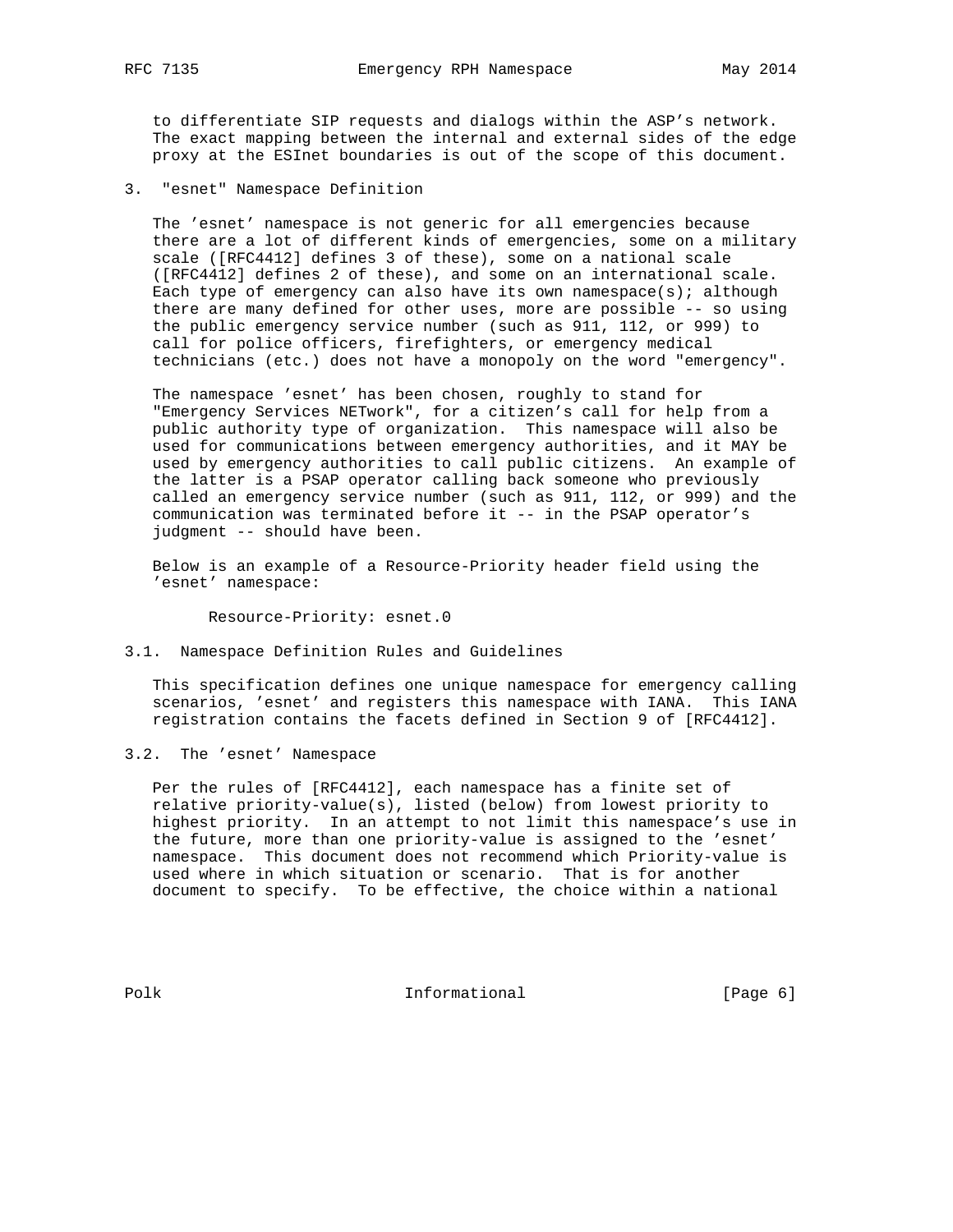jurisdiction needs to be coordinated by all sub-jurisdictions to maintain uniform SIP behavior throughout an emergency calling system of that nation.

The relative priority order for the 'esnet' namespace is as follows:

```
 (lowest) esnet.0
          esnet.1
          esnet.2
          esnet.3
(highest) esnet.4
```
 The 'esnet' namespace will have priority queuing registrations for these levels per Section 4.5.2 of [RFC4412]. Although no preemption is specified in this document for any levels of 'esnet', local jurisdiction(s) MAY configure their SIP infrastructure to use this namespace with preemption, as defined in RFC 4412.

 The remaining rules that originated in RFC 4412 apply with regard to an RP actor who understands more than one namespace, and must maintain its locally significant relative priority order.

- 4. IANA Considerations
- 4.1. IANA Resource-Priority Namespace Registration

 The following entry has been added to the "Resource-Priority Namespaces" registry of the sip-parameters section of IANA (created by [RFC4412]):

| Namespace Levels | Algorithm | Intended<br>Code | New<br>warn-code | New resp.<br>Reference |
|------------------|-----------|------------------|------------------|------------------------|
|                  |           |                  |                  |                        |
| esnet            | queue     | no               | no               | RFC 7135               |

# 4.2. IANA Priority-Value Registrations

 The following entry has been added to the "Resource-Priority Priority-values" registry of the sip-parameters section of IANA:

 Namespace: esnet Reference: (this document) Priority-Values (least to greatest): "0", "1","2", "3", "4"

Polk **Informational** [Page 7]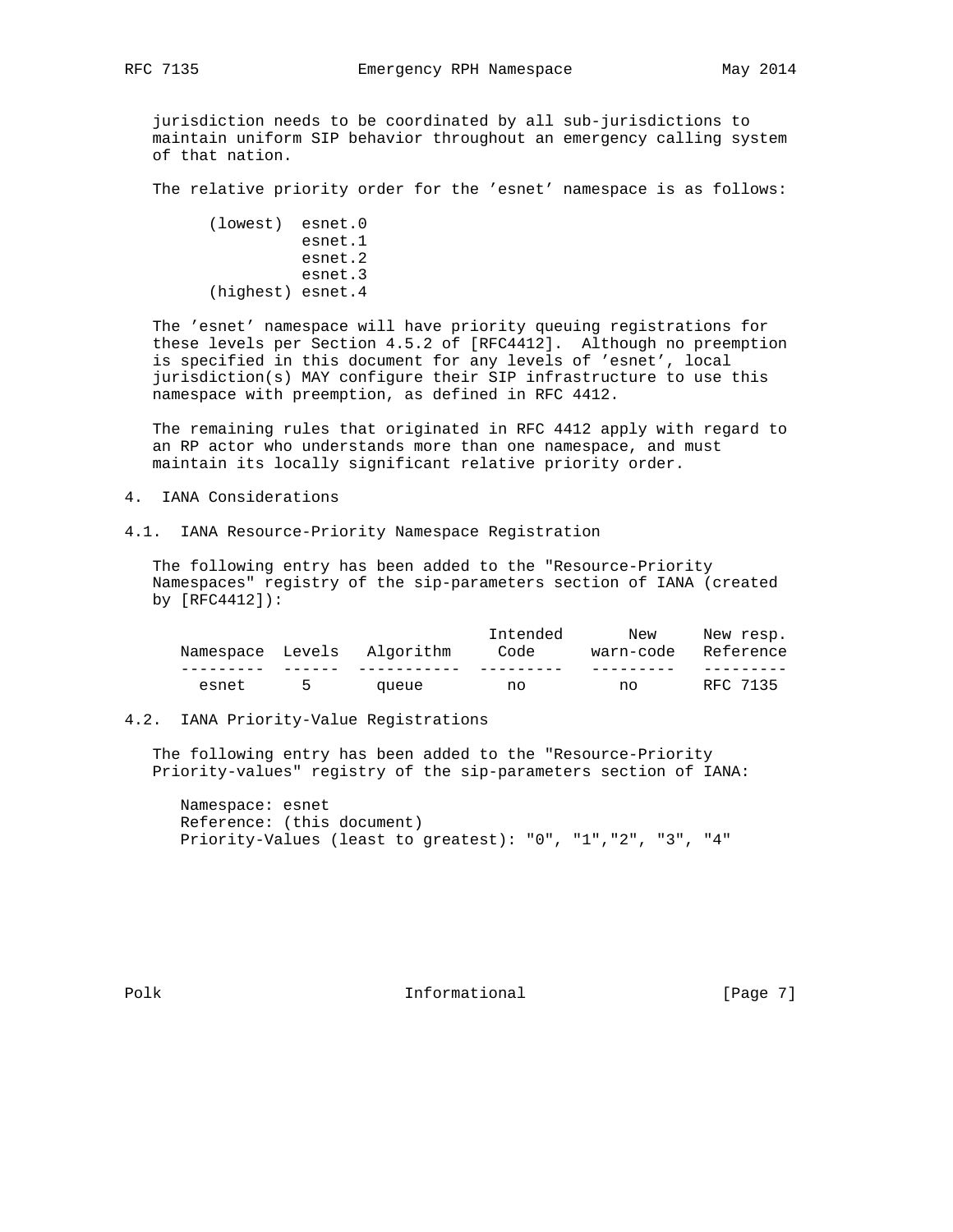# 5. Security Considerations

 The Security considerations that apply to RFC 4412 [RFC4412] apply here.

 For networks that act on the SIP Resource-Priority header field, incorrect use of namespaces can result in traffic that should have been given preferential treatment not receiving it, and vice versa. This document does not define a use case where an endpoint outside the ESInet marks its call for preferential treatment. Precautions need to be taken to prevent granting preferential treatment to unauthorized users not calling for emergency help even if they are in the ESInet, as well as to prevent misuse by callers outside the ESInet.

 A simple means of preventing this usage is to not allow traffic marked 'esnet' to get preferential treatment unless the destination is towards the local/regional ESInet. This is not a consideration for internetwork traffic within the ESInet, or generated out of the ESInet. Calling an emergency service number (such as 911, 112, or 999) is fairly local in nature, with a finite number of URIs that are likely to be considered valid within a portion of a network receiving SIP signaling.

 This namespace is not intended for use on the Internet because of the difficulty in detecting abuse; specifically, it can trivially be forged and used on a non-emergency session to obtain resource priority. Some networks may determine that it can reasonably prevent abuse and/or that the consequences of undetected abuse is not significant. In such cases, use of 'esnet' on the Internet MAY be allowed.

## 6. Acknowledgements

 Thanks to Ken Carlberg, Janet Gunn, Fred Baker, and Keith Drage for help and encouragement with this effort. Thanks to Henning Schulzrinne, Ted Hardie, Hannes Tschofenig, and Marc Linsner for constructive comments. A big thanks to Robert Sparks for being patient with the author and Brian Rosen for completing the final edits.

Polk **Informational** [Page 8]